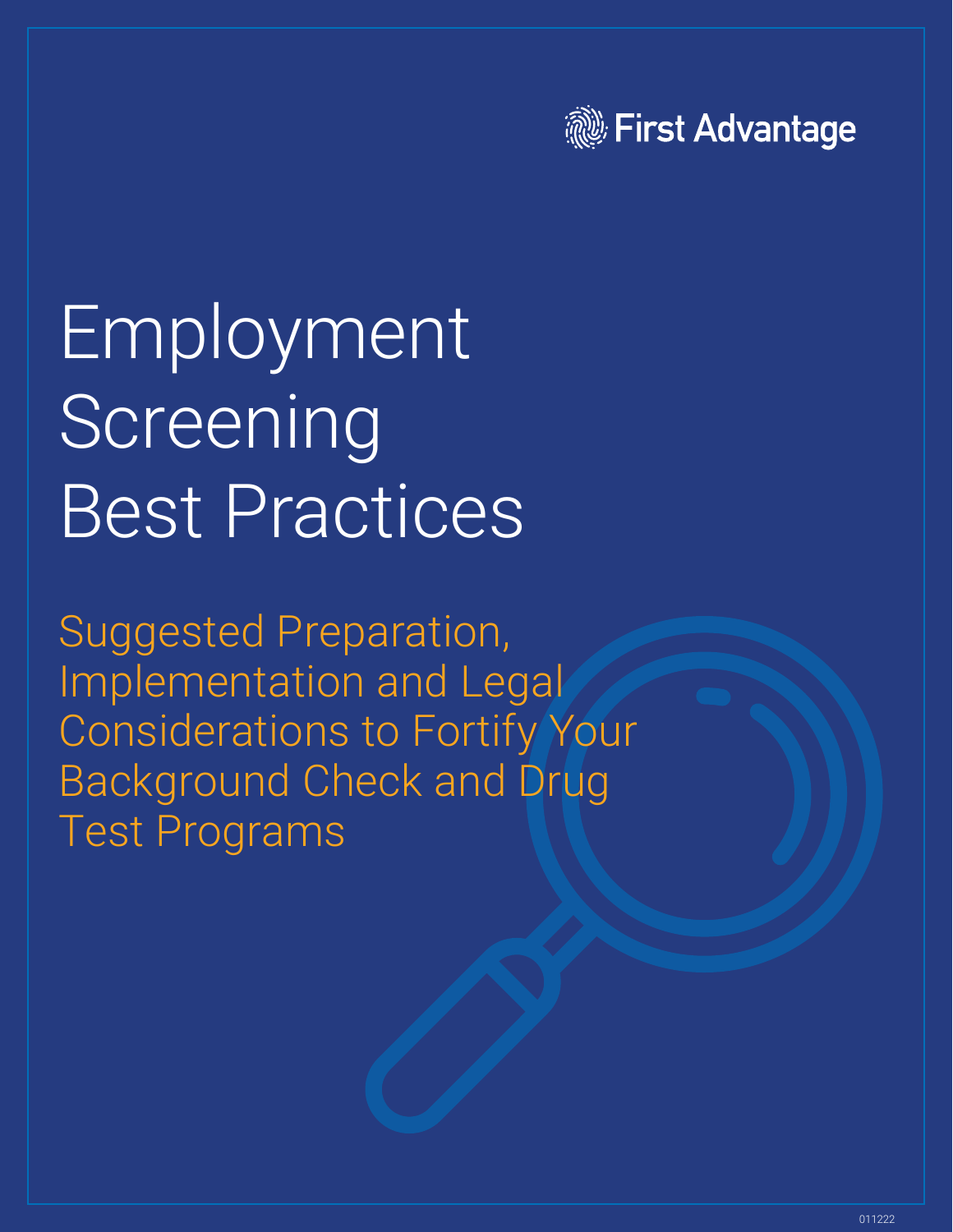#### **Table of Contents**

| Introduction: Why Background Checks and Drug Tests                     | 3  |
|------------------------------------------------------------------------|----|
| Preparation: The Key to a Successful Candidate<br>Screening Experience | 4  |
| Implementation: Job-Specific Screening Packages<br>for Best Results    | 8  |
| Compliance: Legal Considerations to Show<br>Due Diligence              | 11 |
| Appendix A: Types Of Background Checks and Services                    | 13 |
| Appendix B: Types of Drug Test and Biometrics                          |    |

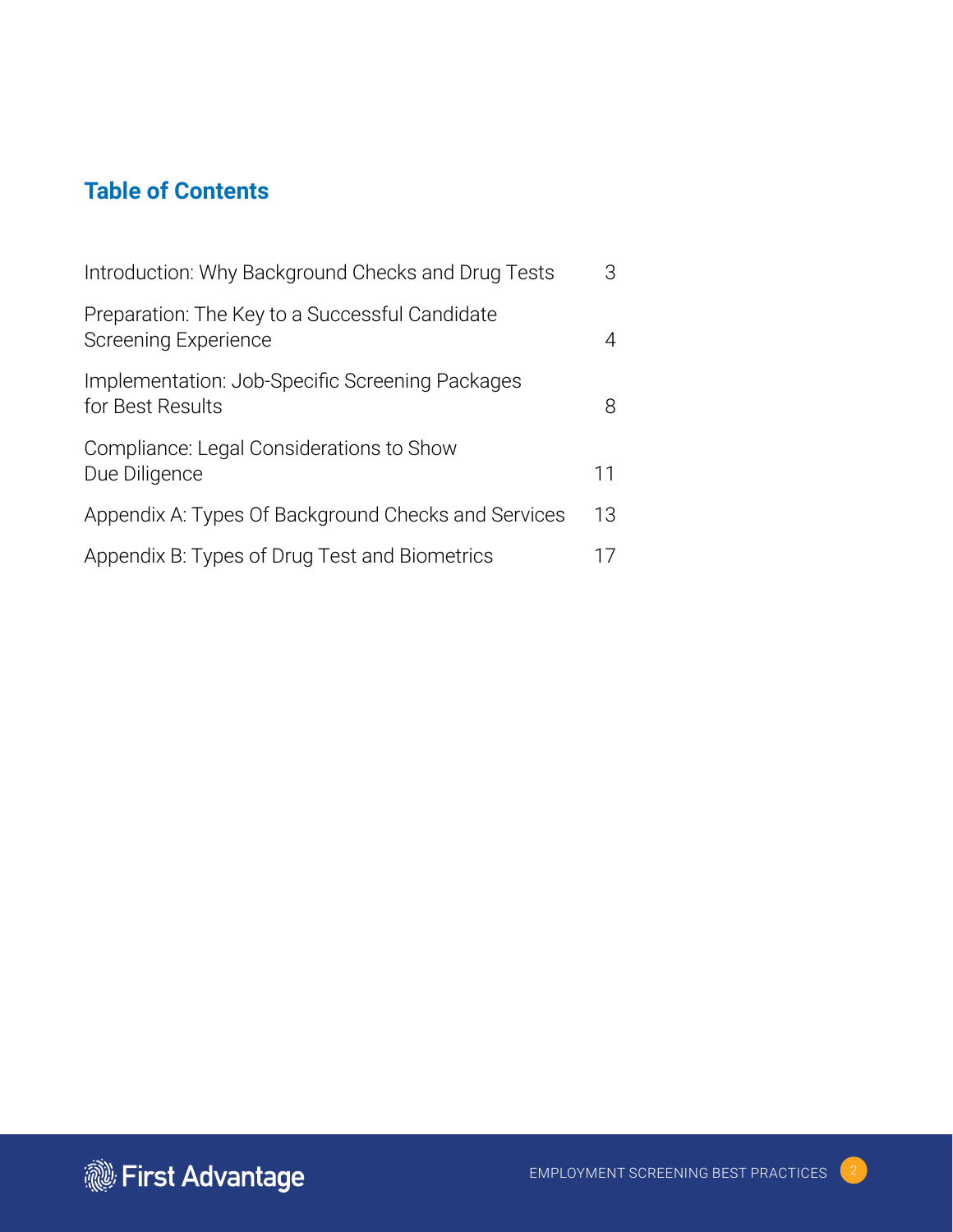#### **Introduction: Why Background Checks and Drug Tests**

Today's workplace is becoming more competitive due to the increased globalization and growing mobility of the workforce. Employers are challenged with identifying qualified applicants, and applicants are seeking to differentiate themselves. Background checks and drug tests are one way applicants can demonstrate they are ready to work for a particular position.

#### **The Move from Negligent Hiring to Brand Protection**

In year's past, and still today, there is a risk of negligent hiring and retention if you hire someone who reoffends on the job and you could have known about a previous problem by conducting a background check. As the information on the right reveals, the average cost of a negligent case to an employer is over one million dollars and employers lose these cases seventnine percent of the time.

However, the First Advantage 2020 Trends Report revealed the top 5 reasons employers screen now--which focuses more on protecting brand, employees and patrons:

- **Minimize** risk of future criminal activity **1.**
- Fulfill regulatory compliance **2.**
- Protect brand and reputation **3.**
- **Ensure** candidates have the right qualifications **4.**
- **Other:** protect children involved with the business **5.**

#### **Other Reasons Employers Screen**

Consider the following statistics that show the impact of drug use and crime on employers. Screening can help mitigate liability and financial exposure when completed for all workforce members including contingent or temporary workers such as cleaning crews, facility maintenance workers, ground crews, auditors, inventory stockers and others who have access to property or represent your brand by performing work in homes or in the field. Negligent hiring risk applies equally to temporary workers as it does to fulltime employees.





[Marketing Week](https://www.marketingweek.com/brand-safety-trademark-infringement-marketing-budgets-marketing-stats/) reports more than three-quarters of companies say brand safety is a key priority in 2020

\$1M+



From the [Society of](http://www.shrm.org/legalissues/ stateandlocalresources/pages/ costlyclaims.aspx
)  [Human Resources,](http://www.shrm.org/legalissues/ stateandlocalresources/pages/ costlyclaims.aspx
) the average jury award for negligent hiring now exceeds \$1M

## 79%



[ISO reports](http://www.iso.com/Researchand-Analyses/ISO-Review/Negligent-Hiring-Employer-Risk.html) companies LOSE negligent hiring cases 79% of the time

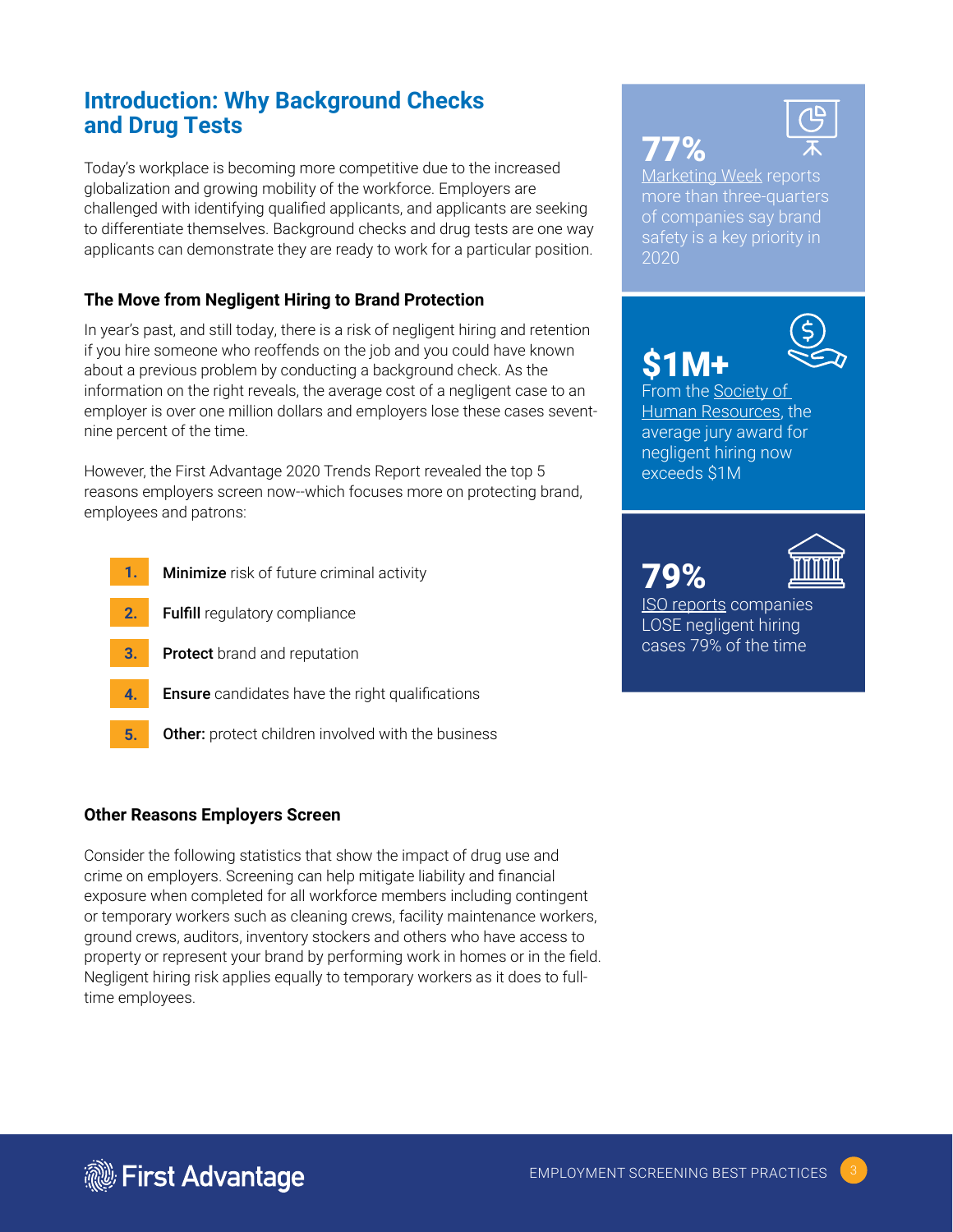

#### **Drug Abuse**

[Quest Diagnostics](https://www.questdiagnostics.com/home/companies/employer/drug-screening/testing-reasons/why-drug-test/) states that Substance Abuse and Mental Health Services Administration (SAMHSA) reports employees who use drugs are:

- 2.5 times more likely than co-workers who do not use drugs to be absent for 8 or more days each year
- 3.6 times more likely to be involved in an accident at work
- 5 times more likely to file a workers' compensation claim



#### **Crime**

• [CNBC](https://www.cnbc.com/2017/09/12/workplace-crime-costs-us-businesses-50-billion-a-year.html) reports that employee theft is a [crime that is](http://www.statisticbrain.com/employee-theft-statistics/)  [costing U.S. businesses \\$50 billion annually](http://www.statisticbrain.com/employee-theft-statistics/)

- [SHRM](https://www.shrm.org/resourcesandtools/hr-topics/employee-relations/pages/workplace-theft-on-the-rise-.aspx) reports the theft of noncash property jumped from 10.6 percent of company fraud cases in 2002 to 21 percent in 2018, according to *[Report](https://s3-us-west-2.amazonaws.com/acfepublic/2018-report-to-the-nations.pdf)  [to the Nations: 2018 Global Study on Occupational Fraud and Abuse](https://s3-us-west-2.amazonaws.com/acfepublic/2018-report-to-the-nations.pdf)* by the [Association of Certified Fraud Examiners](https://s3-us-west-2.amazonaws.com/acfepublic/2018-report-to-the-nations.pdf"Association of Certified Fraud Examiners) (ACFE).
- <2020 Trends Report> showed that 30%+ of reportable records returned on background checks are for THEFT!

#### **Preparation: The key to a Successful Candidate Screening Experience**

Employers seem to always have difficulty attracting, hiring, and retaining the most qualified candidates and contractors. Because of this, many companies are actively working to provide a world-class candidate experience. Engaging the applicant earlier in the process improves efficiencies and turnaround times and also provides applicants with transparency into the screening process. Such a process would follow these steps:

- Front load: Help your applicants supply needed information to make the screening process smooth.
- Automate: Move to an enhanced process to achieve faster report turnaround and demonstrate compliance.
- Build for future growth: Create a scalable process to meet global possibilities.

#### **Most Frequently Used Drugs Found In Those Tested By First Advantage**

Marijuana **Cocaine** Benzodiasepines Amphetamines **Opiates** Oxycodone

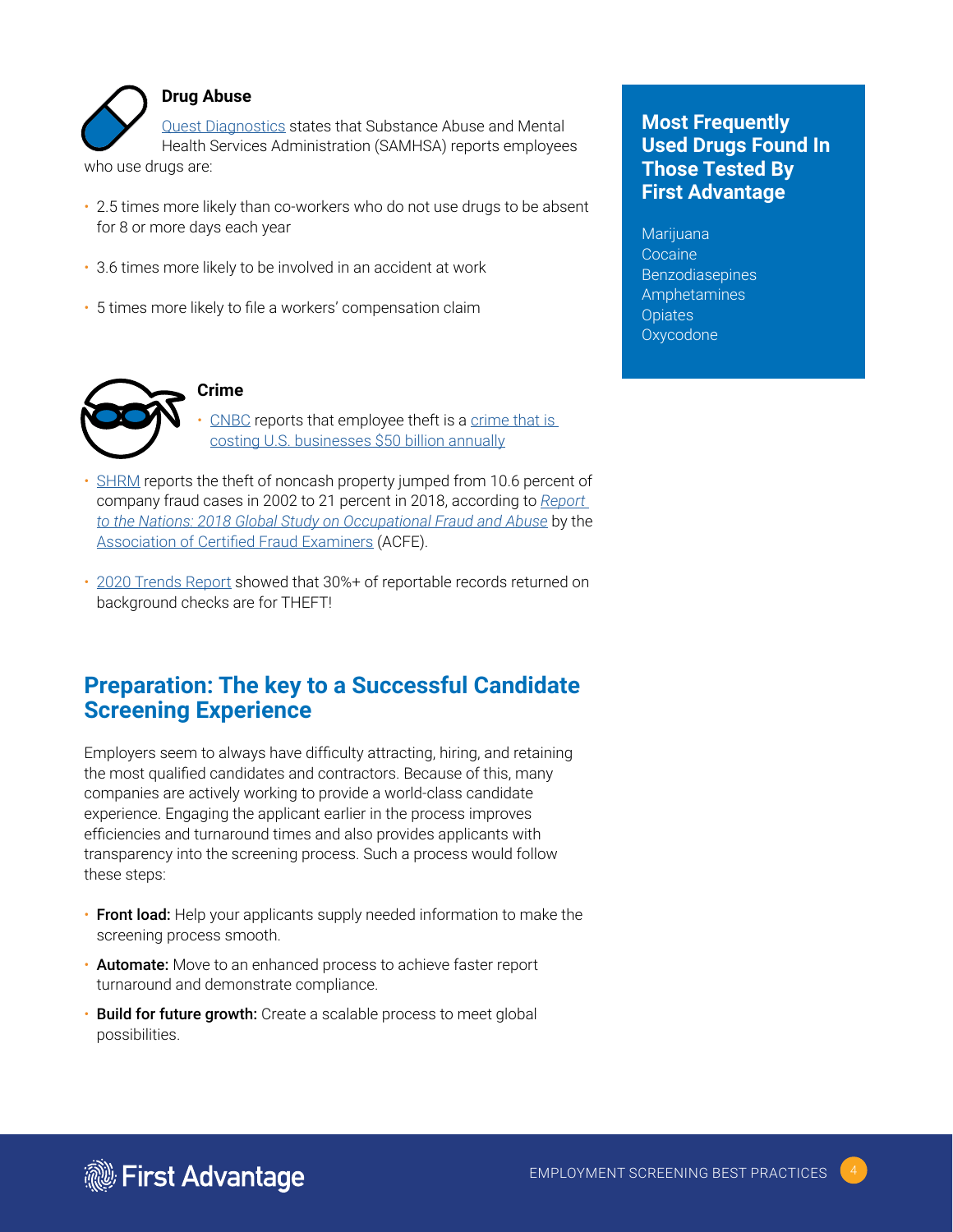

#### **Front load: Help Your Applicants Supply Needed Information to Make the Screening Process Smooth**

Clearly communicate to potential applicants what items are necessary and what prerequisites are required to properly qualify for employment prior to application. This step will streamline

your processes by allowing applicants to prepare the necessary paperwork in advance and self-select themselves out of the application process should they discover they cannot comply with your hiring requirements. This is a critical piece of the proactive pre-screening process that ensures applicants who submit their information will pre-qualify based on information that will be verified later on in the process. The following are examples of information that might be needed in the application process for a delivery or customer service representative position:

#### Example 1:

| Position:  | Delivery Person                                  |
|------------|--------------------------------------------------|
| Oualifier  | Applicant must have a valid driver's license     |
|            | Applicant must have a valid Social Security card |
|            | Applicant must be at least 18 years old          |
|            | Applicant must be able to pass a drug test       |
| Example 2: |                                                  |
| Position:  | Financial Customer Service Representative        |

Qualifier: Applicant must have a Social Security card

Applicant must have a high school degree

Applicant must have at least two professional or personal references

Applicant must not have a criminal record conviction that violates section 19 of the Federal Deposit Insurance Act

Applicant must be able to pass a drug test





of orders on average are received through an integration with an applicant tracking system.

## 13%



Using a mobile candidate communication tool like Profile Advantage helps you get checks done more quickly. Last year, First Advantage saw a 13% improvement in the rate of information classified as Unable to Verify (UTV) by using such a tool.

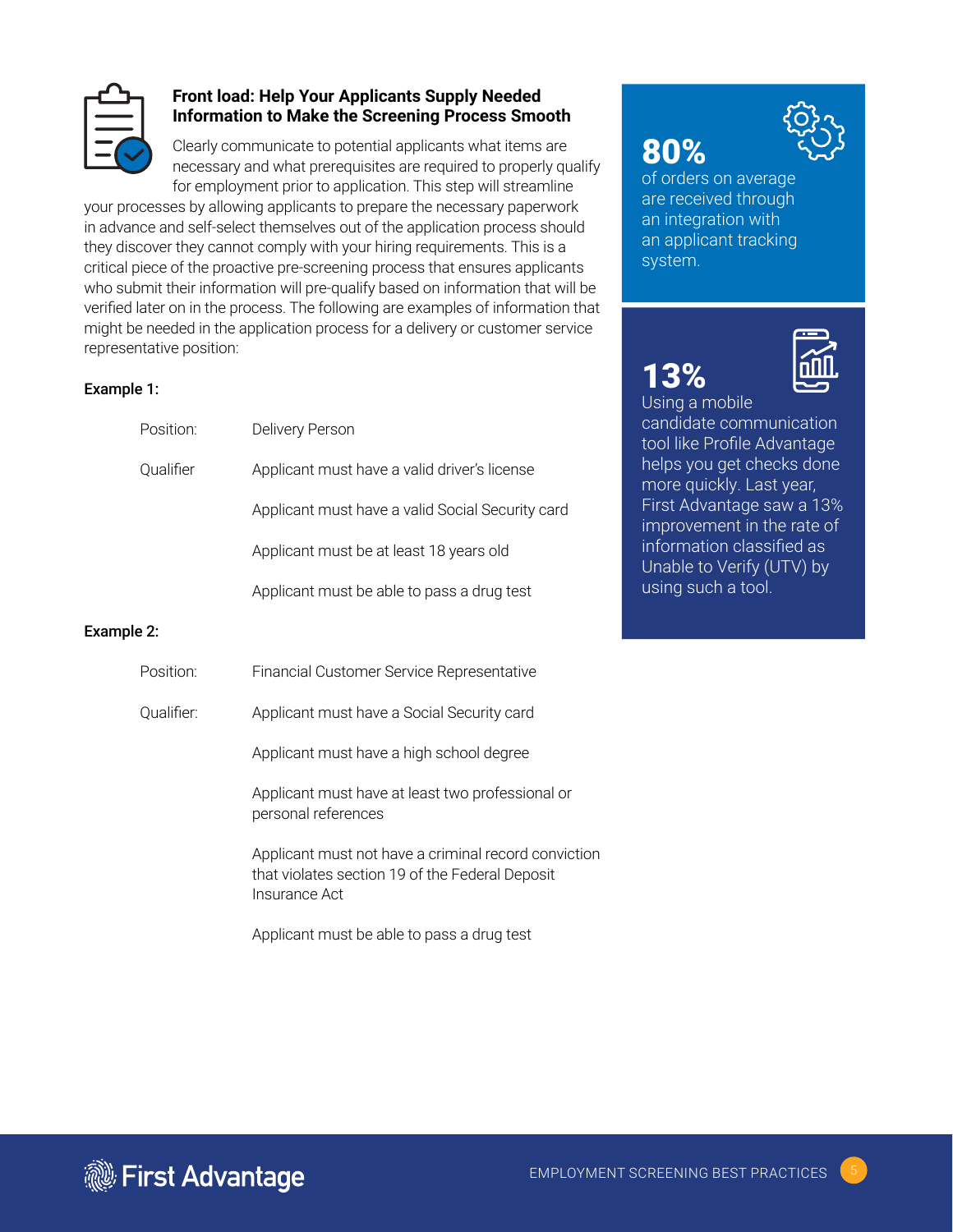

#### **Why Front Load: To Create a World-Class Candidate Experience**

You create a world-class candidate experience when you make it easier and more appealing for prospective job applicants to interact with your organization. Companies are paying closer

attention to the candidate experience, understanding that first impressions are equally important to applicants. One of the many ways employers can improve this experience is by leveraging new technologies to automate the outdated and time-consuming processes of manually completing applications and other paperwork. Through applicant tracking systems and mobile communications directly with the candidate, candidates can quickly and easily search and apply for jobs online from the convenience of their own homes. These technologies can include resume upload functionality as well as prepopulation of employment and background screening applications.

What does this mean for you? Apart from making your organization an attractive option for candidates, improving the candidate experience accelerates turnaround time, reduces manual errors and allows you to hire and on-board the most qualified talent before your competitor. Additionally, this paperless candidate-centric experience positions your company as a technology leader in the eyes of the applicant, and also provides them with transparency into the hiring and background screening process–further differentiating your organization.



#### **Automate: Move to an Automated Process to Achieve Faster Report Turnaround and Demonstrate Compliance**

Automation allows access to fast background screening results. These timely results are critical in helping organizations efficiently move through the hiring process. Where it previously took days to obtain the results of a county-level criminal background check, employers can now receive quick results from a nationwide search. In short, online record access and databases have forever changed the landscape of employment screening. As a result, a greater number of organizations are integrating instant and automated employment screening products into their hiring process to help them gain a competitive edge when it comes to quickly hiring the best candidates. The near-instant criminal database searches should be used to complement address-based county court searches.

- Near-instant searches can help you efficiently move forward in the hiring process by quickly confirming or validating basic information such as a Social Security number or name and address history.
- Automated searches quickly move the screening process along by providing electronic delivery of process updates and results, eliminating time delays often associated with manual follow-up on important screening components such as employment or education verifications.
- Digital rapid response drug testing provides within minutes drug test results for candidates who pass their drug tests.



## 50%



of Profile Advantage candidates complete the process in less than six minutes

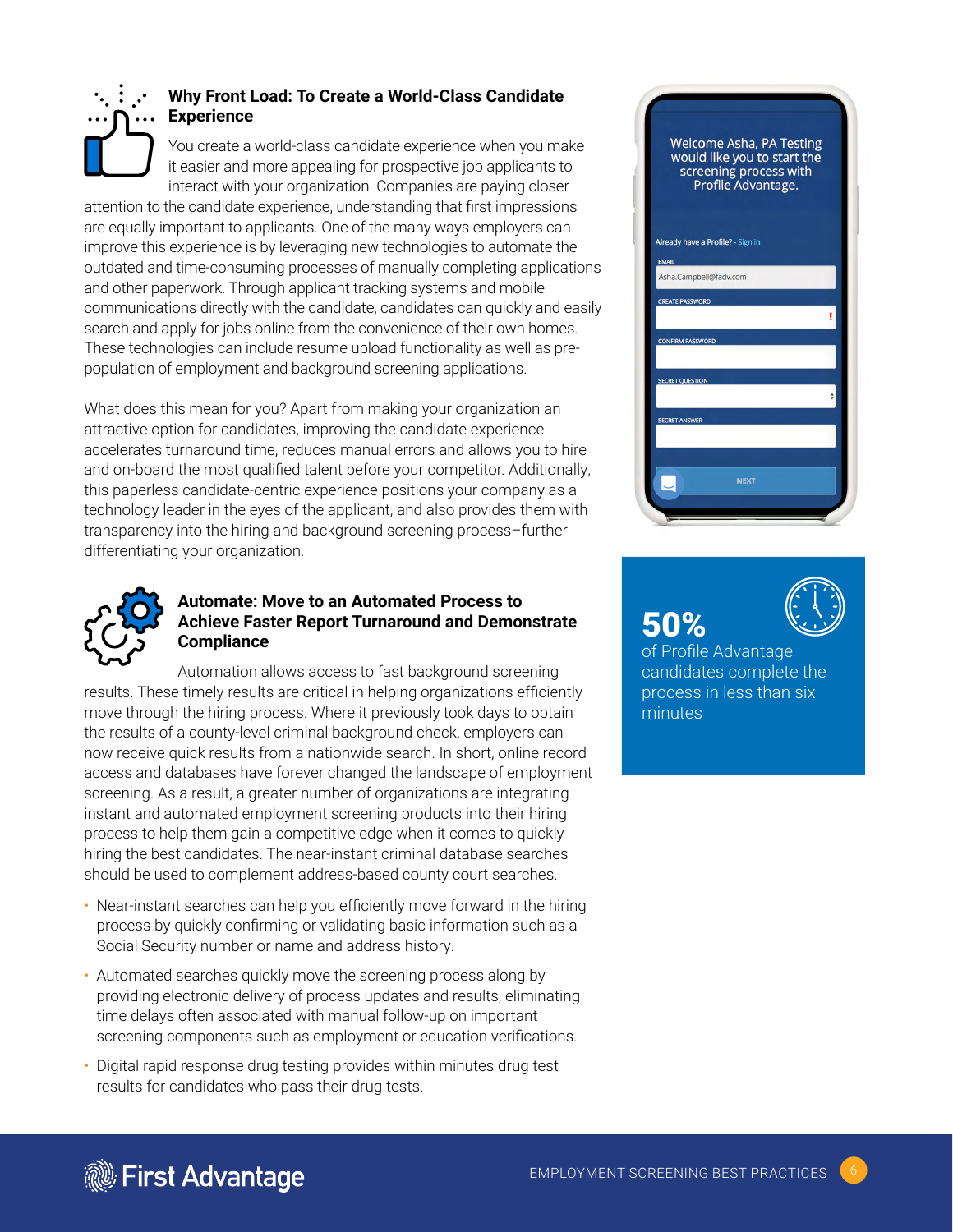In addition to automation, engaging the employees early on in the process can also help expedite the screening process–particularly candidates who have an international background. As we see growth in global screenings, we will also see a move toward screening transparency. Verifying an international candidate's education can take up to 14 days in some cases, since a copy of the diploma or transcript is often required. Educating the candidate in advance on what will be required for verification could decrease this turnaround time considerably.



#### **Build for Future Growth: Create a Scalable Process to Meet Global Possibilities**

Due to many trends impacting large organizations in the broader marketplace such as global expansion and corporate mergers, it is crucial to build scalability into the employment screening process.

First, a scalable screening solution can help ensure your process has the bandwidth to handle sudden spikes in search volume. Such spikes can occur during holiday periods, when there is an increased demand for staffing, or after an acquisition, when employees must be re-screened by the parent firm.

Second, as more firms expand abroad and tap into the global workforce, a truly scalable process can accommodate international employment screening and maximize your efficiencies. By consolidating your domestic and international screening with one provider rather than managing multiple providers, you will likely increase your buying power and minimize accounting hassles. Scalability also applies to other solutions. A scalable screening process can seamlessly evolve with your business by easily incorporating additional products such as drug testing or monitoring services, without complicating your program by introducing new vendors and/or processes.

Third, choose a service provider who will act as your partner, enabling you to uncover answers in a timely and reliable fashion. A host of trusted sources should be tapped within the countries that you specify to deliver pertinent information, customized for your organization or industry. Whether you need to screen applicants from India or China, you need to find a service provider who will help you mitigate risk and perform due diligence.



#### **Reduce Your Overall Risk**

An efficient, thorough employment screening process that includes leading-edge technology can, above all else, help reduce your overall workplace risk. Identifying risk early, prior to hiring an employee, helps better protect your broader organization from risk related to:

- Physical safety
- Financial security
- Damage to corporate brand or reputation
- Legal non-compliance

*"After working with First Advantage to refine our adjudication matrix, we reviewed 1,500 fewer decisional cases in 2019 than we would have."*

#### **ANGELA LI CASTRO**

HR Personnel Specialist Costco





Countries and territories were searched for records at customers' requests each year



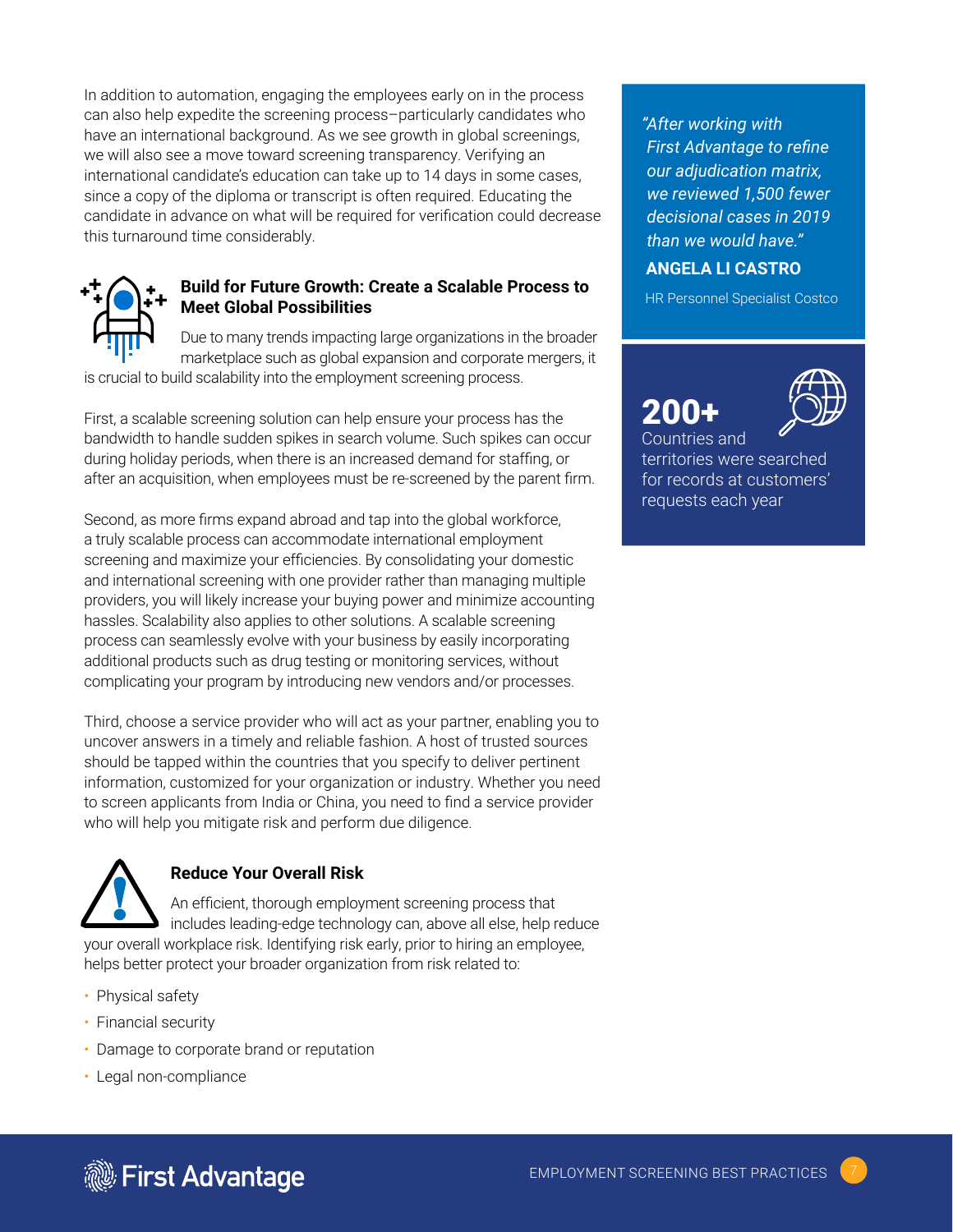| <b>Best Practices Feature</b>                       | <b>Benefit</b>                                                                                                                                                                                                                |
|-----------------------------------------------------|-------------------------------------------------------------------------------------------------------------------------------------------------------------------------------------------------------------------------------|
| World-Class Candidate Experience                    | • Automation = The ability to attract more candidates<br>• Simplicity = Best experience for a good candidate pool<br>• Process = Simple process to expedite hiring                                                            |
| World-Class Experience for<br>Customers (employers) | • Safety = Selecting the best candidates to create a safer environment for your employees<br>and customers                                                                                                                    |
| World-Class User Experience                         | • Smart System = Intuitive interface<br>• Data = Logical data presentation<br>• Flexibility of systems = User controlled settings and multiple user profiles<br>• Hiring = Minimizes risk of investing in the wrong candidate |
| <b>Quick Turnaround</b>                             | $\cdot$ Faster results = Faster hiring decisions<br>$\cdot$ Competitive edge = Hiring the best applicants                                                                                                                     |
| Scalability                                         | • Merger / Acquisition = Quickly screen new candidates<br>• Evolving business needs = Easily expand / modify your program                                                                                                     |
| <b>Reduced Overall Risk</b>                         | • Protect your brand = Promote a safe and desirable workplace<br>• Lower your risk = Protect your bottom line                                                                                                                 |

#### **Implementation: Job-specific Screening Packages for Best Results**

The following four-step process provides a high-level overview of general areas that should be addressed in your employment screening process.

|  | <b>STEP 1.</b> Determine initial candidate communication |
|--|----------------------------------------------------------|
|  | <b>STEP 2.</b> Choose your screening components          |
|  | <b>STEP 3.</b> Streamline your process                   |
|  | <b>STEP 4.</b> Conduct quarterly reviews                 |

Step 1. Determine initial candidate communication: When your candidates submit their applications, resumes or other required pre-employment forms via the Web, it is important to determine the most efficient method of communicating with these prospective employees. This is your first chance to make an impression as a potential employer.

- If you currently use a Human Resource Information System (HRIS) or Applicant Tracking System (ATS), it is recommended that you work with an employment screening provider that can integrate background screening products into your application. This eases the burden on your Human Resources staff because they only work within one system.
- If you're not currently using an HRIS or ATS, contact your current or prospective employment screening provider to inquire if such a solution is available. Otherwise, be sure you are working with a provider who can provide electronic, web-based services.
- Another best practice is to use automation as much as possible, or leverage candidates to enter their own data through a candidate capture system to save time and money for your organization.

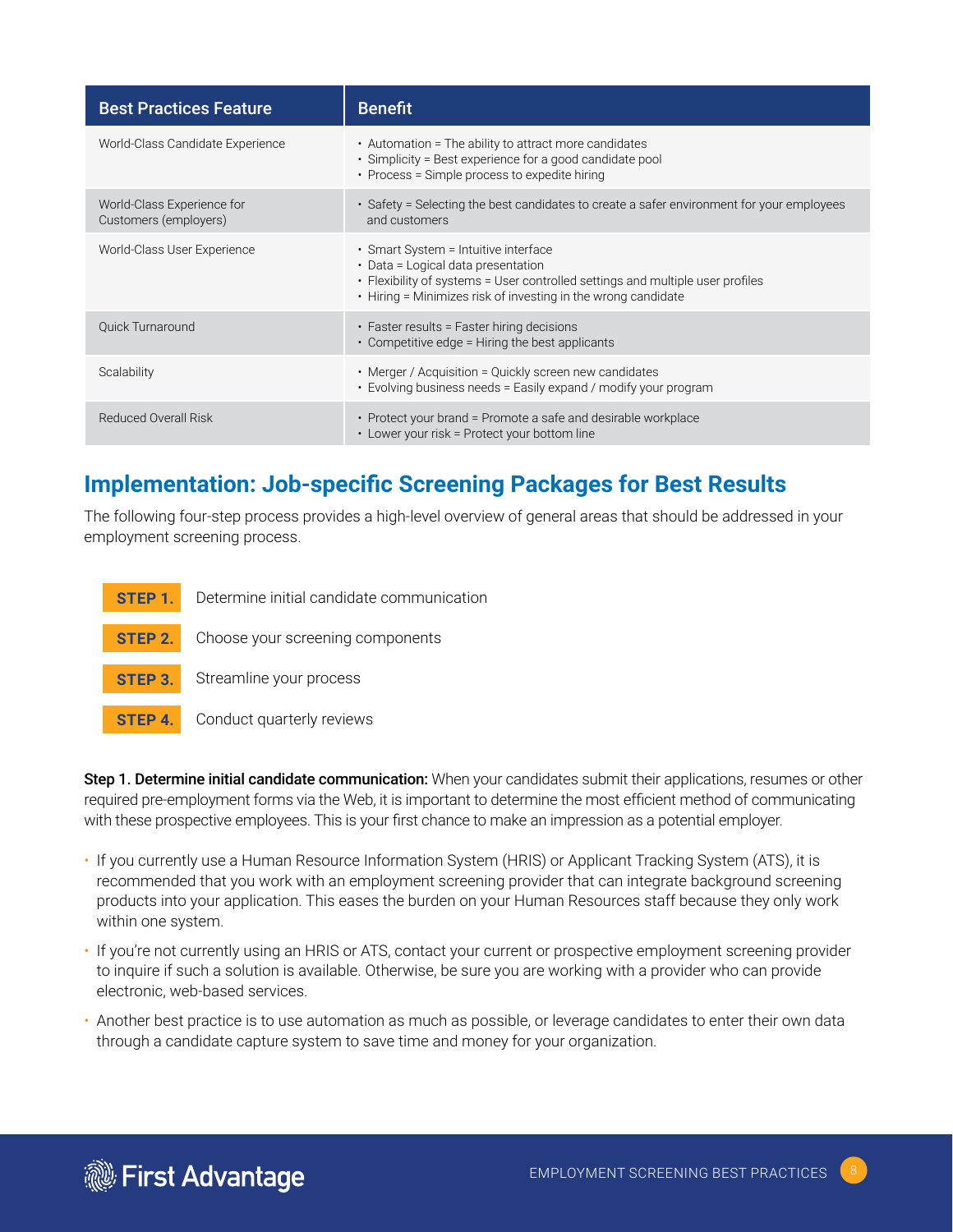Step 2. Choose your screening components: A comprehensive screening process will include several components, each of which is discussed below.



#### Criminal History

Screening candidates for criminal conviction records can help you promote a safe, secure workplace by reducing job-related risk linked to a criminal history. In order to have the most comprehensive criminal search, the following services are recommended dependent upon the

type of position the candidate is seeking. It may be hard to believe given today's prevalent and ever-expanding technology, but many public records are still only on paper and have yet to be converted to instant digital access. When comparing sources for your information, be sure to include all possible avenues. The goal is to search a broad area of criminal record repositories in order to protect your company, your reputation and your most valuable assets, your employees and clients.

NOTE: It is recommended that all criminal background checks return seven years of conviction history information regarding an applicant's past; however, results will be dependent on the laws and guidelines that govern the state in which the search is being performed.

- National Criminal File Search: Most background screening providers offer access to a proprietary national criminal records database. Although the scope of coverage will vary depending on the provider, some vendors can offer access to a nationwide database of criminal records gathered from across all 50 states. A variety of sources are utilized including Sex Offender Registries, state and county criminal courts and state-level departments of corrections. This search can provide instant access to criminal conviction records to identify a criminal history in unreported addresses.
- Felony and Misdemeanor Search: This county courthouse search includes a search of all felonies and misdemeanors on all indexes available at the main county seat court location. There are different product options available depending on how indepth a search you wish to perform.
- Motor Vehicle Report: A Motor Vehicle Report (MVR) reveals the status of an applicant's driver's license and any violation history. This search should be conducted on all candidates who will have driving responsibility for a company, including those who will not only drive a company vehicle but will also drive a personal vehicle on company time or for company purposes. In certain industries, conducting a MVR search at pre-employment and annually is a federal requirement if the driver holds a commercial driver license or drives a commercial motor vehicle.



#### Verification and Qualification Solutions

These products and services help you quickly and efficiently validate crucial information provided by your potential employees so that you can move forward in the hiring process and make informed hiring decisions.

- Credit Check: This search matches the candidate's information to information held by the credit bureaus, and returns the candidate's credit report. An employment credit report does not contain credit scores. Note that many states have restricted the use of credit reports in employment decisions. Before using a credit report in an employment decision, employers should review all applicable laws in the jurisdictions in which they operate to ensure compliance.
- Employment Verification and/or Education Verification: These two products are used to verify the employment and education information provided by your candidate on their job application.

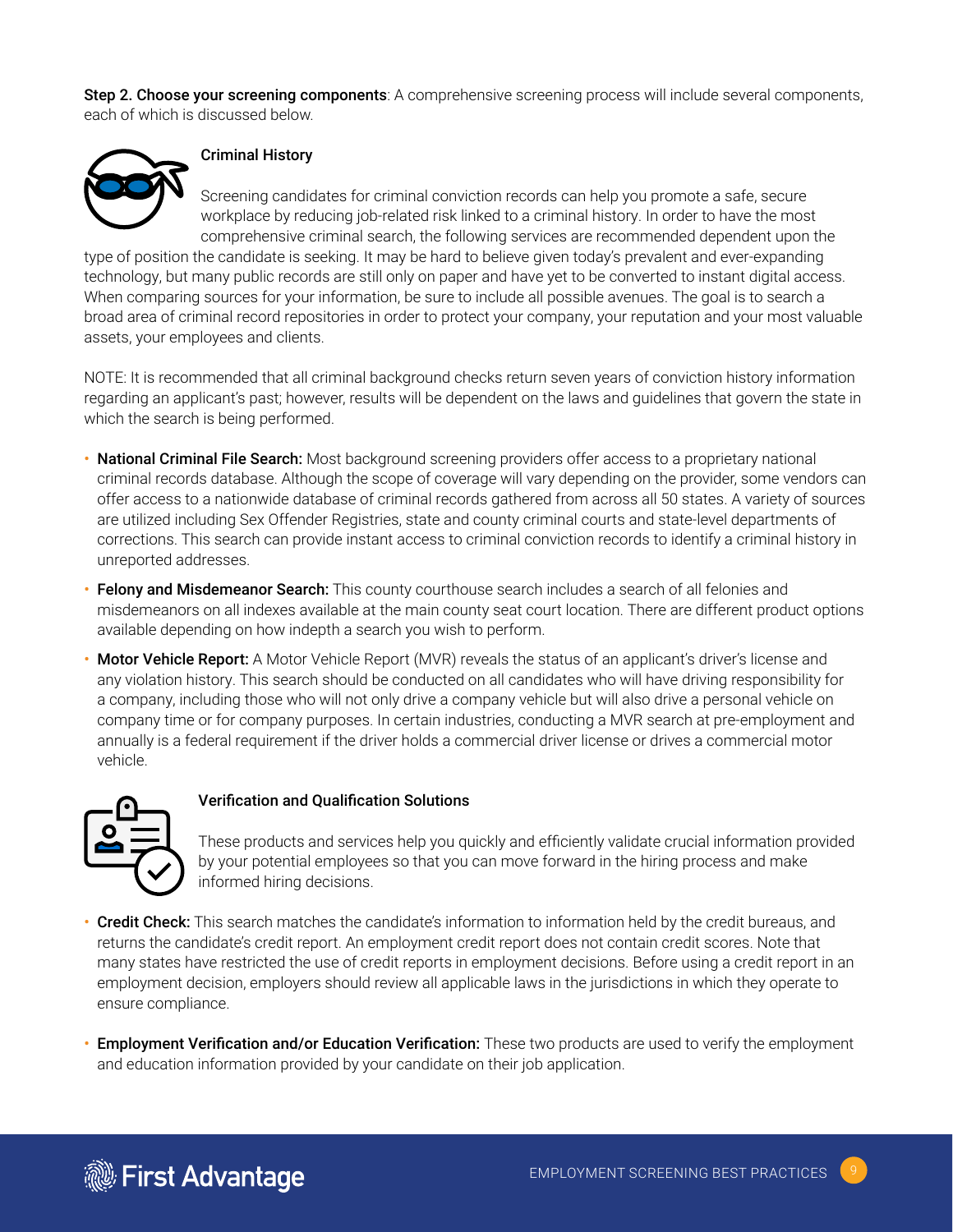- Web-based Employment Eligibility Verification (EEV) Services: Due to changing immigration laws, federal and state governments are placing a higher burden on employers to prove that their workforce is eligible to legally work in the U.S. An online employment eligibility verification service can assist you in streamlining your Form I-9 and electronic E-Verify process so you can proactively stay ahead of the curve.
- **Sanction Lists:** A single search to provide compliance help by reviewing 25+ government barred lists including Office of Foreign Assets Control (OFAC) and the World Bank to name a few.



#### Occupational and Biometric Services

These services are critical to offering a safer workplace and can include drug and alcohol testing, physical exam management, driver qualification files and fingerprinting. Look for a provider that demonstrates expertise in the industry, offers technological solutions to reduce paperwork and is

knowledgeable about state and federal regulations. Your service provider should:

- Provide Department of Transportation (DOT) compliant services including certified Medical Review Officers (MROs)
- Provide a digital drug testing solution including rapid response drug tests for non-federally regulated programs
- Provide an electronic solution that helps store, track and adjudicate driver qualification files
- Meet your immunization and medical exam requirements, including a comprehensive review of exam results for compliance

A DOT five panel drug test (urine conventional) is a basic panel used by many organizations. The following drugs would be tested from the applicant's urine sample:

- Amphetamines (Amphetamine and Methamphetamine)
- Benzoylecgonine (Cocaine Metabolite)
- Cannabinoids (Marijuana Metabolite, and THC-COOH)
- Opiates (Codeine, Morphine and Heroin)
- Phencyclidine (PCP)

Most service providers offer test panels beyond the basic five. Check with your service provider to see if those options are offered, and how they would provide benefit to your organization's specific needs.



#### Adjudication and Alerts

Based on your hiring requirements, these services can help you identify and address various levels of acceptable risk in a consistent, standardized manner as it may relate to a particular position in

accordance with your preestablished criteria. Additionally, you should work with your provider relating to Adverse Action letters mandated by the Fair Credit Reporting Act (FCRA) and state equivalent statutes for candidates that fail to meet specific hiring criteria set forth by your organization.

• Although service levels vary, many service providers administer an Adverse Action mailing service in which the provider sends the FCRA-mandated letters that the customer has provided.

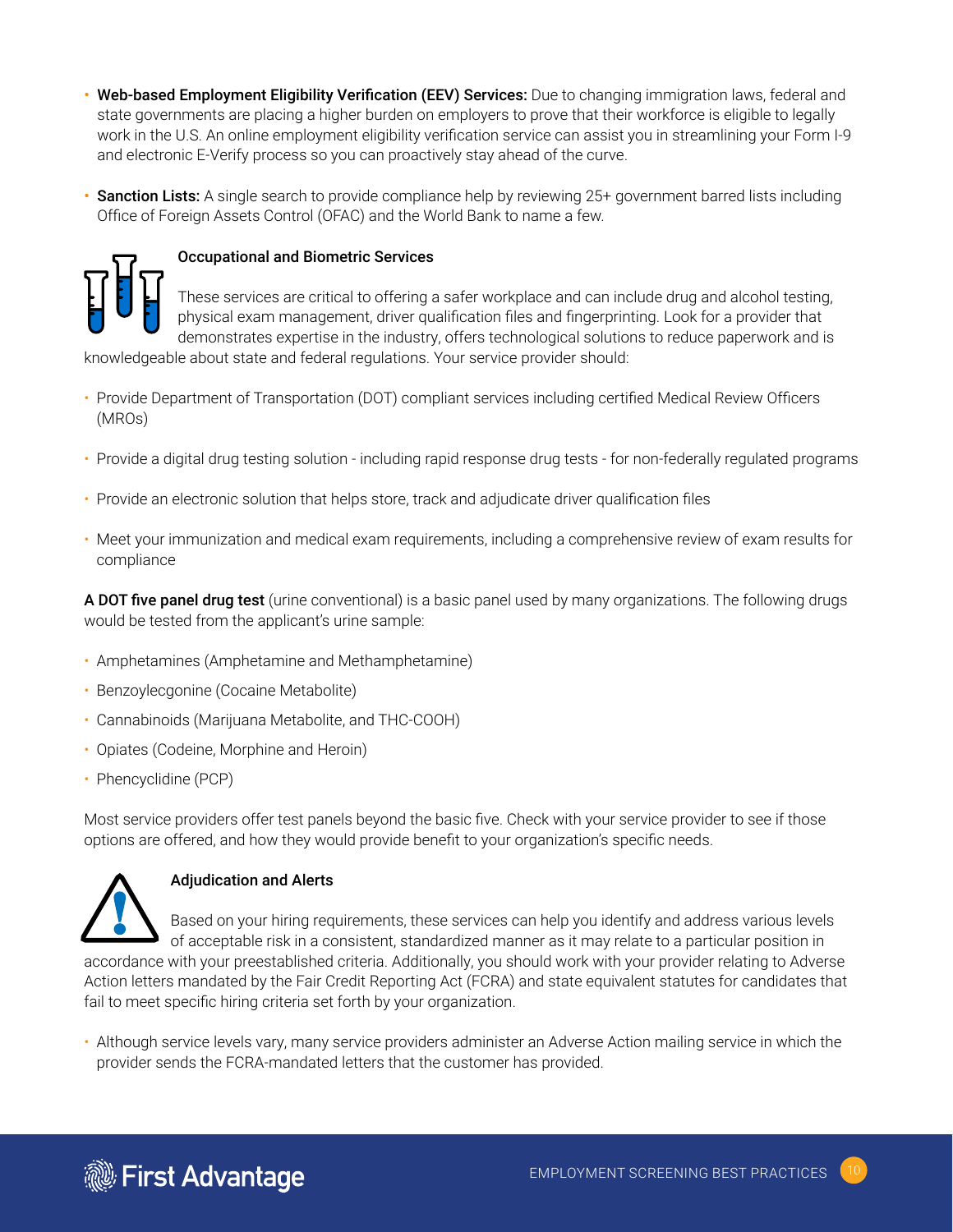• Choose a service provider that complies with the FCRA consumer dispute process, including providing a toll-free consumer dispute hotline that provides your candidates with the appropriate channel to dispute the finding in a timely manner.

Step 3. Streamline your process: To promote increased process transparency, access to overall reporting or usage should also be included in your employment screening process. This report will provide visibility into your hiring process by informing you which candidates have completed various parts of the screening process and which have not. The report also updates you as to which components are missing from a candidate's employment screening process.

Step 4. Conduct quarterly reviews: Review your background screening and drug testing program every quarter to analyze if it requires changes--do you need to change your decision making based on regulation changes? Do you need to change ordering based on available search types and usage? A service provider can also alert you to trends in screening and updated services now available and relevant to your industry.

State and federal legislation will continue to influence pre-employment background screening practices. Guidance from the Equal Employment Opportunity Commission (EEOC) related to criminal records, American Jobs Act and Ban the Box legislation may impact your hiring and screening practices. Additionally, the increased use of social media in pre-employment screening may also draw some legislative attention due to concerns with Title VII and EEOC violations. Be sure to remain current on all legislative matters that impact your screening practices.

#### **Compliance: Legal Considerations to Show Due Diligence**

Following are regulatory issues that need to be considered during pre- and post-employment screening. You will also need to check with local and state laws.

Fair Credit and Reporting Act (FCRA): The FCRA is a federal law that regulates the collection, dissemination and use of consumer information to be used for credit evaluation and other purposes including employment screening and tenant screening. Consumer Reporting Agencies (CRAs) are entities that report consumer information and are regulated by the FCRA.

Key responsibilities include:

- Using reasonable procedures to ensure the maximum possible accuracy of the information reported
- Providing a consumer's file of information maintained on them upon request
- Providing a channel for consumers to dispute any inaccurate or incomplete records

Third parties that conduct background checks on employees or applicants on behalf of an employer are generally considered CRAs and therefore subject to the FCRA. Employers are also subject to regulation under the FCRA and it is therefore critical that employers understand their FCRA obligations as it relates to pre- and post-employment screening.

#### **Need** Forms?

| ═ |
|---|
|   |

SHRM (Society for Human Resource Management) has resources and sample forms available for their members: [https://](https://www.shrm.org/resourcesandtools/tools-and-samples) [www.shrm.org/](https://www.shrm.org/resourcesandtools/tools-and-samples) [resourcesandtools/tools](https://www.shrm.org/resourcesandtools/tools-and-samples)[and-samples](https://www.shrm.org/resourcesandtools/tools-and-samples)

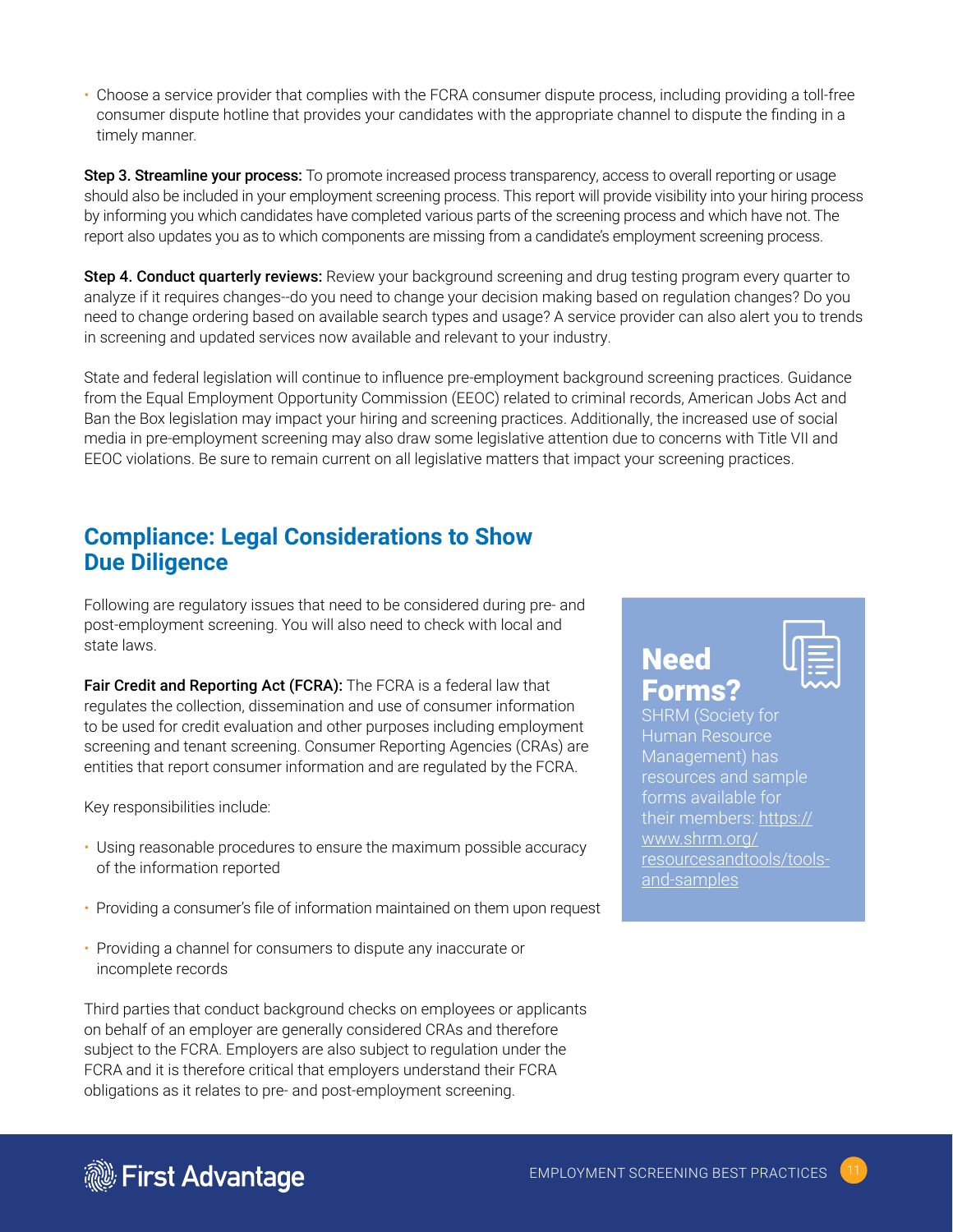#### **Steps for Basic FCRA Compliance**



**Provide disclosure** to and obtain written authorization from applicant before ordering the background check.

**2.**

Identify the purpose for ordering the report to the consumer reporting agency.

**3.**

Provide the required FCRA notice before an adverse action is taken.



Provide notice after an adverse action is taken that meets FCRA requirements.

#### **Steps for Basic EEOC Compliance**

According to the EEOC, before denying someone employment based on a criminal record, employers should consider:

- The nature of the job
- The nature, gravity and job-relatedness of a criminal offense
- When the offense occurred

The EEOC guidance strongly suggest that employers should perform an "individual assessment" if a criminal record is returned and you do not have statistical analysis of the impact of such a record on that particular job (which is usually the case as such statistics are not always readily available). An individual assessment should include:

- Facts or circumstances surrounding the offence or conduct;
- Number of offenses for which the individual was convicted;
- Age at the time of conviction, or release from prison;
- Evidence that the individual performed the same type of work, post conviction, without any known incidents of criminal conduct;
- Length and consistency of employment before and after offense;
- Rehabilitation efforts; and
- Whether individual is bonded under a federal, state, or local bonding program

Background checks and drug testing is an evolving industry. Work with a partner that helps you stay ahead of trends to protect your resources.

Contact First Advantage today! Call: +1-844-717-0510 Email: solutions@fadv.com Visit: fadv.com



### Ban the Box



New state and local laws are emerging throughout the U.S. to prohibit employers from inquiring about criminal convictions early in the employment application process. These laws are known as "Ban the Box" legislation. The underlying concern here is that by asking about criminal history early in the hiring process, employers have created an unfair disadvantage for persons with criminal records and have negatively impacted their hire ability.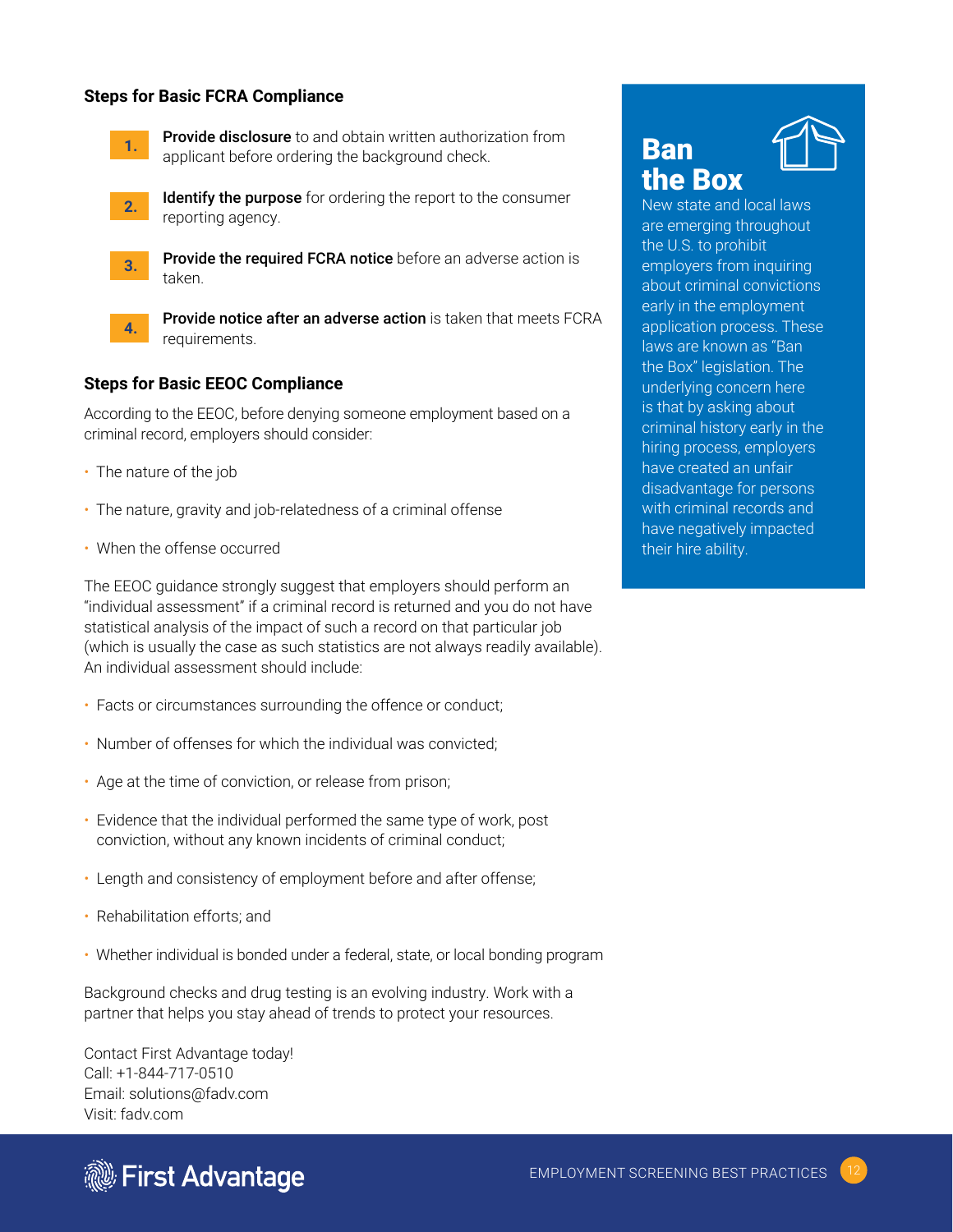#### **Appendix A: Types of Background Checks and Drug Services**

| <b>Background</b><br>Component                       | <b>Pros</b>                                                                                                                                                                                                                                                                                                                                                                                       | <b>Cons</b>                                                                                        | <b>Best For</b>                                                                         |
|------------------------------------------------------|---------------------------------------------------------------------------------------------------------------------------------------------------------------------------------------------------------------------------------------------------------------------------------------------------------------------------------------------------------------------------------------------------|----------------------------------------------------------------------------------------------------|-----------------------------------------------------------------------------------------|
| <b>Adjudication Matrix</b>                           | • This process involves applying<br>your hiring criteria against<br>the results of the candidate's<br>background and drug screen,<br>and informing you whether the<br>candidate meets your pre-<br>established hiring criteria.                                                                                                                                                                   | $\cdot$ Keeping the matrix up<br>to date.<br>• Ensuring the matrix complies<br>with EEOC guidance. | · Identifying candidates that<br>may need further action to<br>clarify report findings. |
| <b>National Criminal File</b><br>(NCRF)              | · FCRA governed<br>• Approximately 6,000<br>new electronic records<br>added daily<br>• A comprehensive search against<br>proprietary database of criminal<br>convictions and includes sex<br>offender registries records (48<br>states plus Washington, DC.)<br>• Checks only specific<br>name given                                                                                              | Should be used as<br>a supplement to a<br>standard criminal search                                 | Pre-employment<br>• Current employee<br>pre-screening<br>• Promotion                    |
| National Criminal File<br><b>PLUS</b><br>(NCRF PLUS) | • FCRA governed<br>· Approximately 6,000<br>new electronic records<br>added daily<br>• A comprehensive search against<br>proprietary database of criminal<br>convictions and includes sex<br>offender registries records (48<br>states plus Washington, DC.)<br>Checks name given and all<br>pseudonyms/nicknames                                                                                 | · Should be used as a<br>supplement to a<br>standard county search                                 | • Pre-employment<br>• Current employee<br>pre-screening<br>• Promotion                  |
| Felony and<br>Misdemeanor (F&M)                      | Best coverage for felony and<br>misdemeanors-searches multiple<br>courts.<br>Search up to two court locations.<br>$\bullet$<br>no matter how distant it is from<br>the primary court location, in order<br>to obtain a comprehensive felony<br>and separately-held misdemeanor<br>search.<br>• This in conjunction with<br>the NCRF Plus is one of the most<br>thorough searches available today. | Court turnaround time and<br>access fees vary<br>by jurisdiction.                                  | Pre-employment<br>Promotion                                                             |

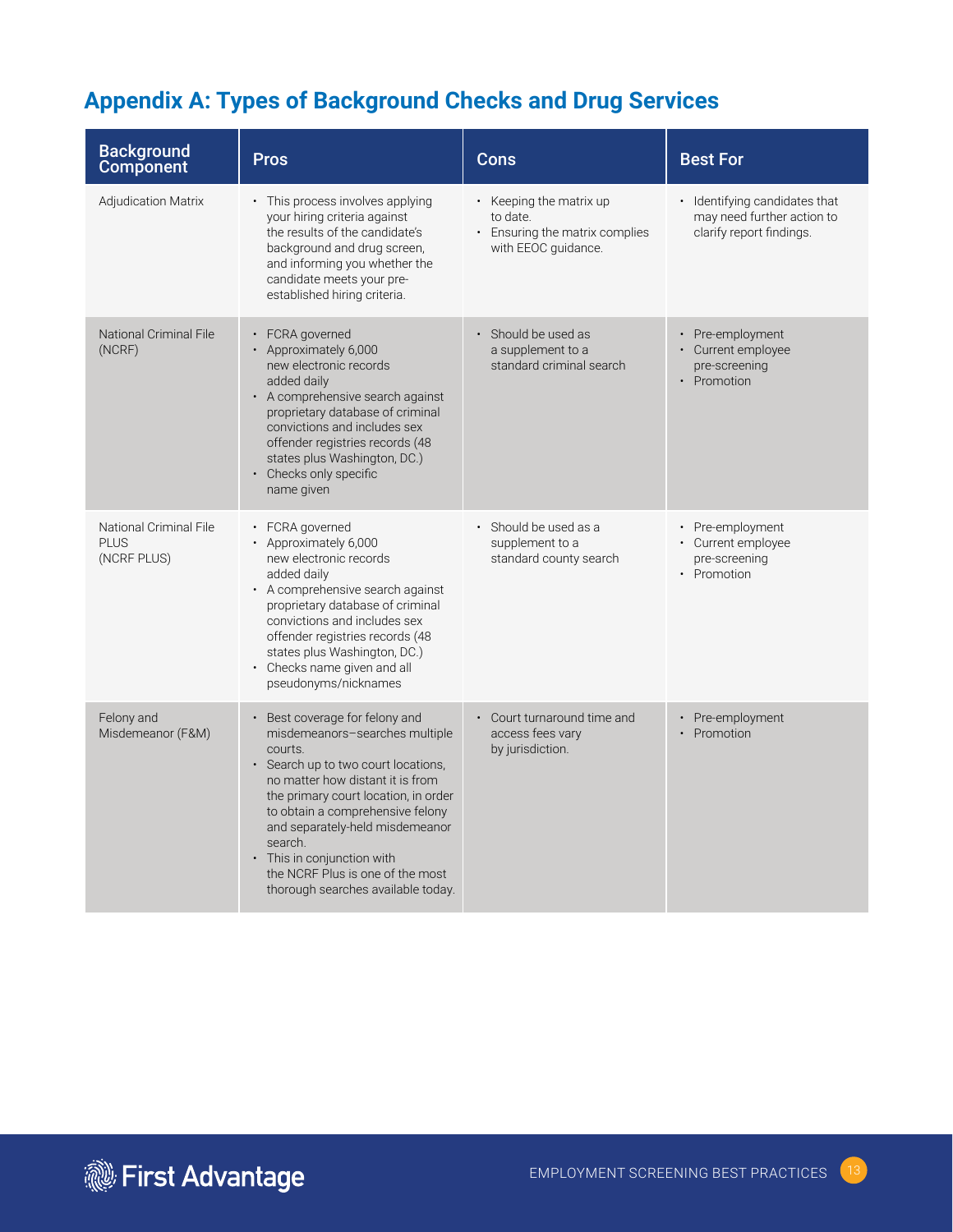| <b>Background</b><br><b>Component</b>   | <b>Pros</b>                                                                                                                                                                                                                                                                                                                                                                                                                                                                                                                                                                                                                  | <b>Cons</b>                                                                                                                                                                                                                                           | <b>Best For</b>                                       |
|-----------------------------------------|------------------------------------------------------------------------------------------------------------------------------------------------------------------------------------------------------------------------------------------------------------------------------------------------------------------------------------------------------------------------------------------------------------------------------------------------------------------------------------------------------------------------------------------------------------------------------------------------------------------------------|-------------------------------------------------------------------------------------------------------------------------------------------------------------------------------------------------------------------------------------------------------|-------------------------------------------------------|
| County Seat Felony and<br>Misdemeanor   | • Less expensive than<br>F&M search.<br>• Good turnaround time.<br>Good misdemeanor coverage.<br>• Search of the county<br>seat locations.<br>• Felony and misdemeanors will<br>be searched as long as the<br>misdemeanor court is<br>at the same physical court<br>location (Ex. Felonies-<br>room 101, Misdemeanors-Room<br>202).<br>Over 80% of the time, this is the<br>only search required to locate<br>several misdemeanors.                                                                                                                                                                                          | • More costly than FIM<br>and may impact<br>turnaround time.<br>• Not as complete as F&M<br>Delays can be expected at<br>lower court locations where<br>direct public access is not<br>allowed, requiring court clerks<br>to conduct<br>the searches. | • Pre-employment<br>Promotion                         |
| Felony Including<br>Misdemeanor (FIM)   | Less expensive than F&M.<br>Better turnaround time<br>than F&M.<br>Search of the primary<br>court index (Superior,<br>Circuit, etc.).<br>All felonies with sufficient<br>matching identifiers will be<br>reported as well as misdemeanors<br>that do not require additional court<br>searches for complete information<br>(Misdemeanors held within same<br>database systems as felonies).<br>Over 60% of the time, this is the<br>only search required in order to<br>locate several misdemeanors.<br>The FIM search is one of the most<br>efficient, cost-effective searches<br>due to the single primary index<br>search. | May not capture all<br>misdemeanors in<br>certain courts.                                                                                                                                                                                             | Pre-employment<br>$\bullet$<br>Promotion              |
| Felony Record Search<br>(FRI)           | • Less costly than FIM.<br>Search of the primary court<br>index (Superior, Circuit, etc.) for<br>minimum of past 7 years.<br>Only felony hits will be searched<br>and reported.                                                                                                                                                                                                                                                                                                                                                                                                                                              | • No misdemeanor information<br>reported                                                                                                                                                                                                              | • Pre-employment<br>• Promotion                       |
| <b>Statewide Searches</b>               | • Search of either the State or the<br><b>Centralized State Police Repository</b><br>or State Administrative Office of<br>the Court and will research and<br>report Felony and Misdemeanors<br>found that had sufficient matching<br>identifiers.                                                                                                                                                                                                                                                                                                                                                                            | Possible hits that<br>often require additional<br>search(es).                                                                                                                                                                                         | Pre-employment<br>$\bullet$<br>Promotion<br>$\bullet$ |
| Federal Felony and<br>Misdemeanor (FFM) | · Search of the appropriate federal<br>jurisdictional court based on<br>residential address and includes<br>both<br>federal felony and misdemeanors<br>found.                                                                                                                                                                                                                                                                                                                                                                                                                                                                | • Low criminal hit (record)<br>percentages found in the<br>federal courts.<br>• Possible hits often require<br>additional search(es) in order<br>to obtain pertinent case data,<br>particularly ID information.                                       | Pre-employment<br>Promotion                           |

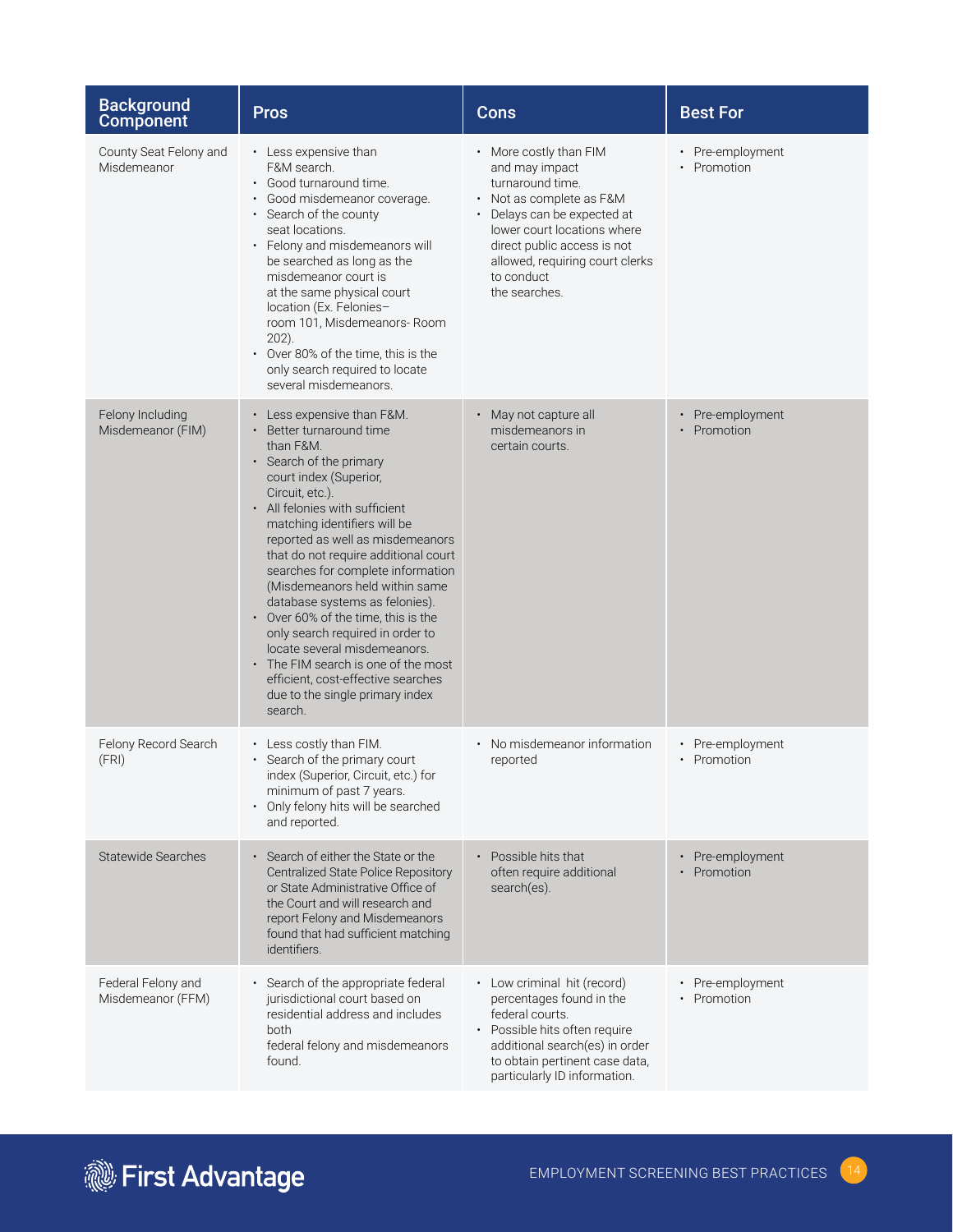| <b>Background</b><br>Component                               | <b>Pros</b>                                                                                                                                                                                                                                                                                                                                                                                                                                                                       | <b>Cons</b>                                                                                                                                                        | <b>Best For</b>                                                         |
|--------------------------------------------------------------|-----------------------------------------------------------------------------------------------------------------------------------------------------------------------------------------------------------------------------------------------------------------------------------------------------------------------------------------------------------------------------------------------------------------------------------------------------------------------------------|--------------------------------------------------------------------------------------------------------------------------------------------------------------------|-------------------------------------------------------------------------|
| <b>Education Verifications</b>                               | • Helps verify educational<br>credentials including education<br>degree and graduation dates.<br>• Verifications include high-school,<br>under-graduate and graduate<br>degrees.                                                                                                                                                                                                                                                                                                  | • Applicant release may<br>be needed.<br>• May be difficult to contact<br>institutions due to holidays<br>and summer vacations.                                    | • Pre-employment                                                        |
| <b>Employment Eligibility</b><br>Verification<br>(EEV or 19) | • These systems efficiently and<br>effectively automate the return of<br>employee eligibility results via the<br>Internet.<br>• Can be used to electronically<br>manage your Form I-9s across<br>your organization.<br>Manages an electronic<br>copy of the Form I-9<br>for compliance.<br>• The system can also transmit<br>employee data through the<br>E-Verify Program.<br>• In addition, an authorization status<br>of the applicant's eligibility for hire<br>is addressed. |                                                                                                                                                                    | • All U.S.-based employees                                              |
| Employment<br>Verifications                                  | Helps verify the employers for<br>which the candidate<br>has worked.<br>The number of employers verified<br>is dependent on the customer's<br>needs.<br>Items that can be verified: employer<br>name, employer address, dates<br>employed, position, full or part-time,<br>temp or permanent, voluntary or<br>involuntary termination, eligibility<br>for rehire.                                                                                                                 | Previous employers listed may<br>not cooperate.<br>• Applicant release may<br>be needed.<br>• May be difficult to contact if<br>employer no longer<br>in business. | Pre-employment<br>$\bullet$                                             |
| <b>Financial Sanction</b><br>Search (FSS)                    | Search more than 200 databases,<br>including the Federal Deposit<br>Insurance Corporation (FDIC),<br>Federal Trade Commission<br>(FTC), Securities and Exchange<br>Commission (SEC), and many<br>more, for financial sanction<br>information.                                                                                                                                                                                                                                     |                                                                                                                                                                    | • Pre-employment<br>• Current employee<br>pre-screening<br>• Promotion  |
| <b>Global Sanction Search</b><br>(GSS)                       | Multi-source search including U.S.<br>and foreign databases.<br>Helps assist with compliance<br>guidelines mandated by the Office<br>of Foreign Asset Control (OFAC)<br>and the USA PATRIOT Act.                                                                                                                                                                                                                                                                                  |                                                                                                                                                                    | • Pre-employment<br>• Current employee pre-<br>screening<br>• Promotion |
| Healthcare<br>Credentialing and<br>Sanctions                 | Speed up your credential process<br>and get help confirming education,<br>experience, licensure, and sanction<br>information.<br>Enhances industry compliance.<br>• Allows faster placement of<br>medical professionals.                                                                                                                                                                                                                                                          |                                                                                                                                                                    | • Pre-employment<br>• On-going recertification                          |

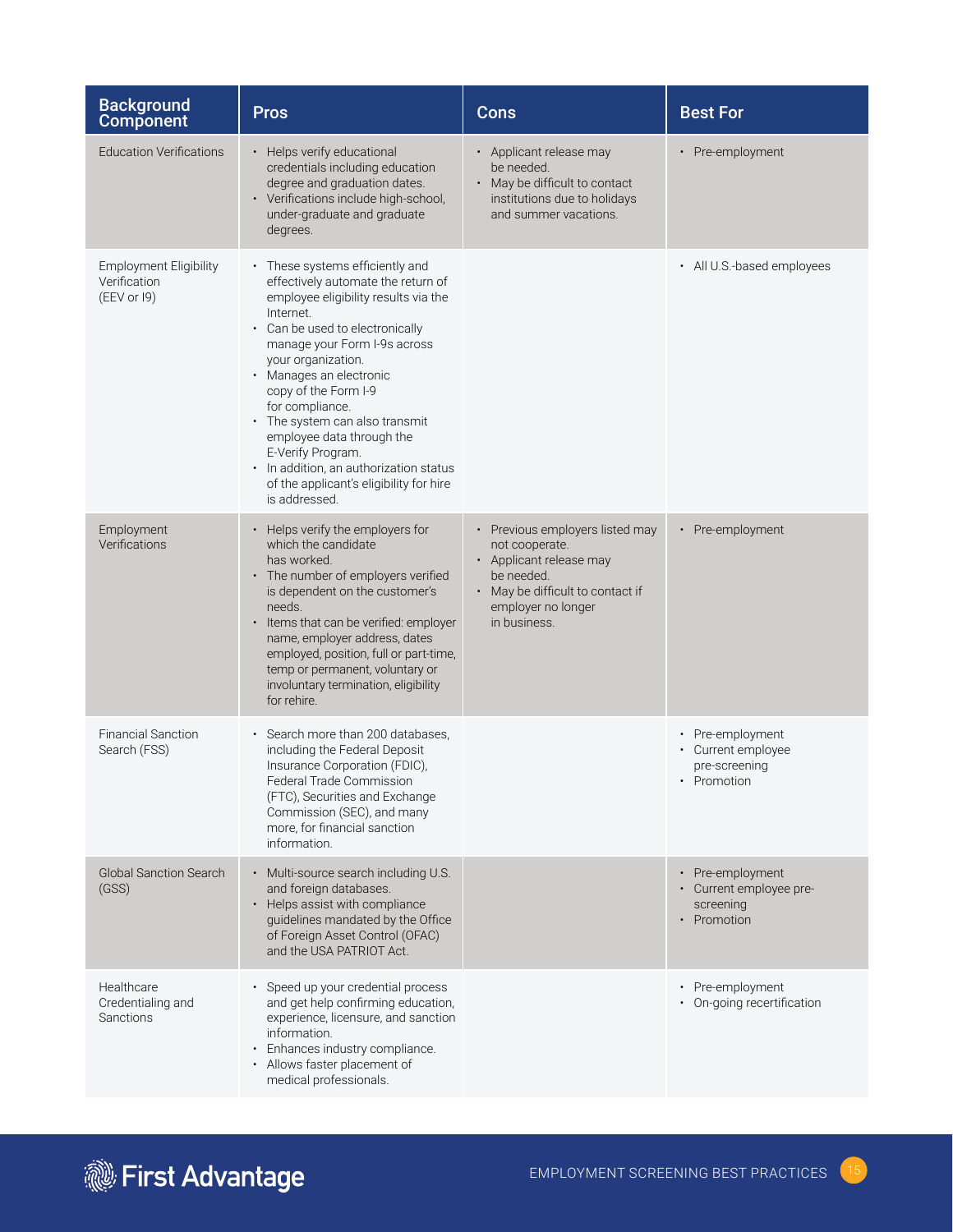| <b>Background</b><br>Component         | <b>Pros</b>                                                                                                                                                                                                                                                                                                                                                                                                                                   | Cons                                                                                                                                                                                                                                                                                                                                                              | <b>Best For</b>                                                                                            |
|----------------------------------------|-----------------------------------------------------------------------------------------------------------------------------------------------------------------------------------------------------------------------------------------------------------------------------------------------------------------------------------------------------------------------------------------------------------------------------------------------|-------------------------------------------------------------------------------------------------------------------------------------------------------------------------------------------------------------------------------------------------------------------------------------------------------------------------------------------------------------------|------------------------------------------------------------------------------------------------------------|
| Motor Vehicle<br>Registration (MVR)    | • Uncover new driving offenses that<br>might put you at risk.<br>Batch processing capability allows<br>easy uploading<br>of lists of names to<br>be searched.<br>Typical results: DL number, class<br>and status, name, DOB, physical<br>description, conviction dates,<br>violations, accidents, docket<br>numbers, court locations and<br>accident report numbers.<br>• User-friendly<br>Quick results, from instant to<br>within 24 hours. | Results vary state by state.<br>$\bullet$                                                                                                                                                                                                                                                                                                                         | Pre-employment<br>• Yearly for drivers (DOT)                                                               |
| Sex Offender Search                    | Helps to inform employees and<br>customers against violent sexual<br>offenders in the workplace.<br>Helps protects children and at-risk<br>individuals.<br>· Gives property owners/Realtors<br>a sense of security when renting<br>property.<br>· Demonstrates good due diligence.<br>· Sex Offender Registries (48 states<br>plus Washington, D.C.).<br>• For some states the sex offender's<br>photo is also available.                     | • Not all states are covered.<br>Not all states allow all levels of<br>sex offender information to be<br>shared (Ex: level 1 offenders<br>aren't shared for some states).<br>• Information shared with<br>the public may differ state by<br>state.<br>• Not all sex offender<br>information can be used<br>in making a hiring decision<br>(depends on the state). | • Pre-employment<br>• Promotion                                                                            |
| Social Security<br>Verification (SSNV) | • Verifies 2 out of 3 for DOB, SSN,<br>and name.<br>Returns all names associated with<br>the above.                                                                                                                                                                                                                                                                                                                                           | Based on credit header info.<br>not a name match from Social<br>Security Administration.                                                                                                                                                                                                                                                                          | • Data verification only--can<br>not be used to make a hiring<br>decision for the information<br>returned. |

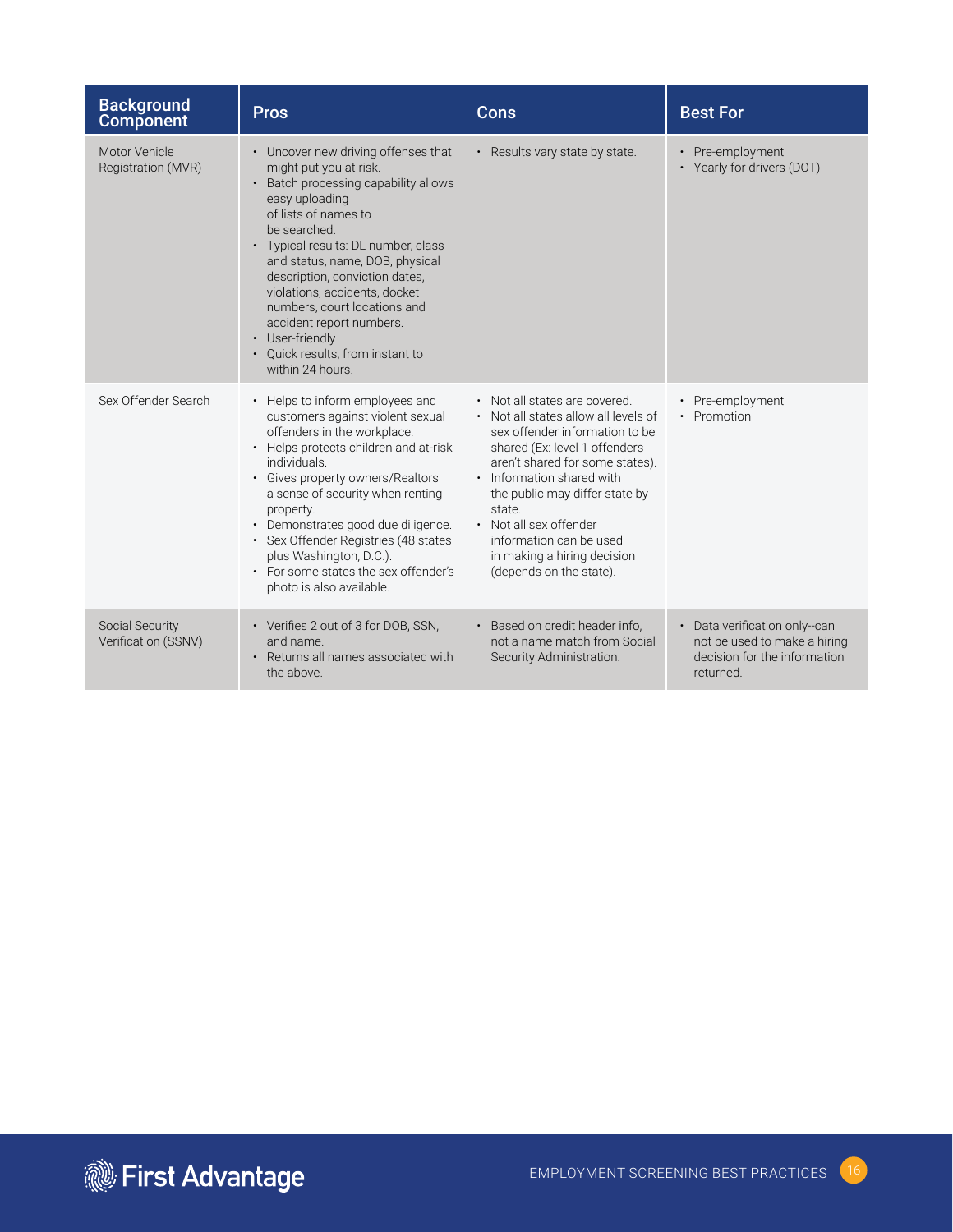#### **Appendix B: Types of Drug Test and Biometrics**

| <b>Background</b><br>Component                 | <b>Pros</b>                                                                                                                                                                                                                                                                                                         | <b>Cons</b>                                                                                                                                                                                                                                                                                                                                                                                          | <b>Best For</b>                                                                         |
|------------------------------------------------|---------------------------------------------------------------------------------------------------------------------------------------------------------------------------------------------------------------------------------------------------------------------------------------------------------------------|------------------------------------------------------------------------------------------------------------------------------------------------------------------------------------------------------------------------------------------------------------------------------------------------------------------------------------------------------------------------------------------------------|-----------------------------------------------------------------------------------------|
| Breath Alcohol<br>Test-BAT                     | • Immediate results-at clinic<br>Defensible in court<br>Non-invasive<br>Governed by the ADA-helps with<br>compliance                                                                                                                                                                                                | • Can only be done at third-party<br>collection facilities<br>• Price                                                                                                                                                                                                                                                                                                                                | • Random<br>• Post accident<br>• Reasonable suspicion                                   |
| Breath Alcohol Test-<br>BAT (rapid oral fluid) | · Immediate results-<br>on premise<br>• Less expensive than conventional                                                                                                                                                                                                                                            | Not permitted in all states<br>Customer self administration<br>and tracking, or if service<br>provider is tracking info, then<br>customer or clinic must send it<br>to a provider<br>For non-negative results, must<br>follow up with a conventional<br><b>BAT</b>                                                                                                                                   | $\cdot$ Random<br>Post accident<br>• Reasonable suspicion                               |
| Driver Qualification File<br>(DQF)             | Electronic file and monitoring<br>service<br>• Helps with DOT compliance<br>• User friendly reporting                                                                                                                                                                                                               |                                                                                                                                                                                                                                                                                                                                                                                                      | • Pre-screening drivers/DOT<br>• Annual screening<br>drivers/DOT                        |
| Fingerprinting                                 | Nationwide collection network<br>Flexible easy scheduling with<br>$\bullet$<br>National Scheduling Center or<br>online scheduling<br>• Print-based as opposed to<br>demographic-based<br>Electronic print submission<br>$\bullet$<br>capability<br>Results usually delivered in three<br>$\bullet$<br>to five hours | • There will always be a<br>percentage of individuals who<br>cannot be printed; 5 percent<br>or less. After two to three<br>rejections, a name check will<br>be ordered, which takes<br>4-6 weeks.                                                                                                                                                                                                   | Pre-employment for regulated<br>industries including Banking,<br>Finance, TSA and FINRA |
| Immunization                                   | Billing consolidation<br>$\bullet$<br>• A Medical Review Officer can<br>review the exam                                                                                                                                                                                                                             | • Critical to have all details<br>clearly documented<br>• Must have applicant consent<br>in some states,<br>if medical exam is not a<br>job requirement<br>• Service providers may not be<br>able to order the exam, due<br>to not being licensed in every<br>state<br>• Applicant must consent that<br>service provider can call the<br>physician for any further<br>review of questionable results | • Pre-screening drivers/DOT<br>• Annual screening<br>drivers/DOT                        |
| Oral Fluid<br>(lab based)                      | • Self-collected by employer<br>• Approximately same spend as lab-<br>based urine<br>Non-invasive<br>$\bullet$<br>Cannot adulterate the specimen<br>• Can include alcohol                                                                                                                                           | Requires purchase of<br>collection device<br>• Not permitted in all states                                                                                                                                                                                                                                                                                                                           | • Pre-employment<br>Post accident<br>Reasonable Suspicion<br>Random                     |

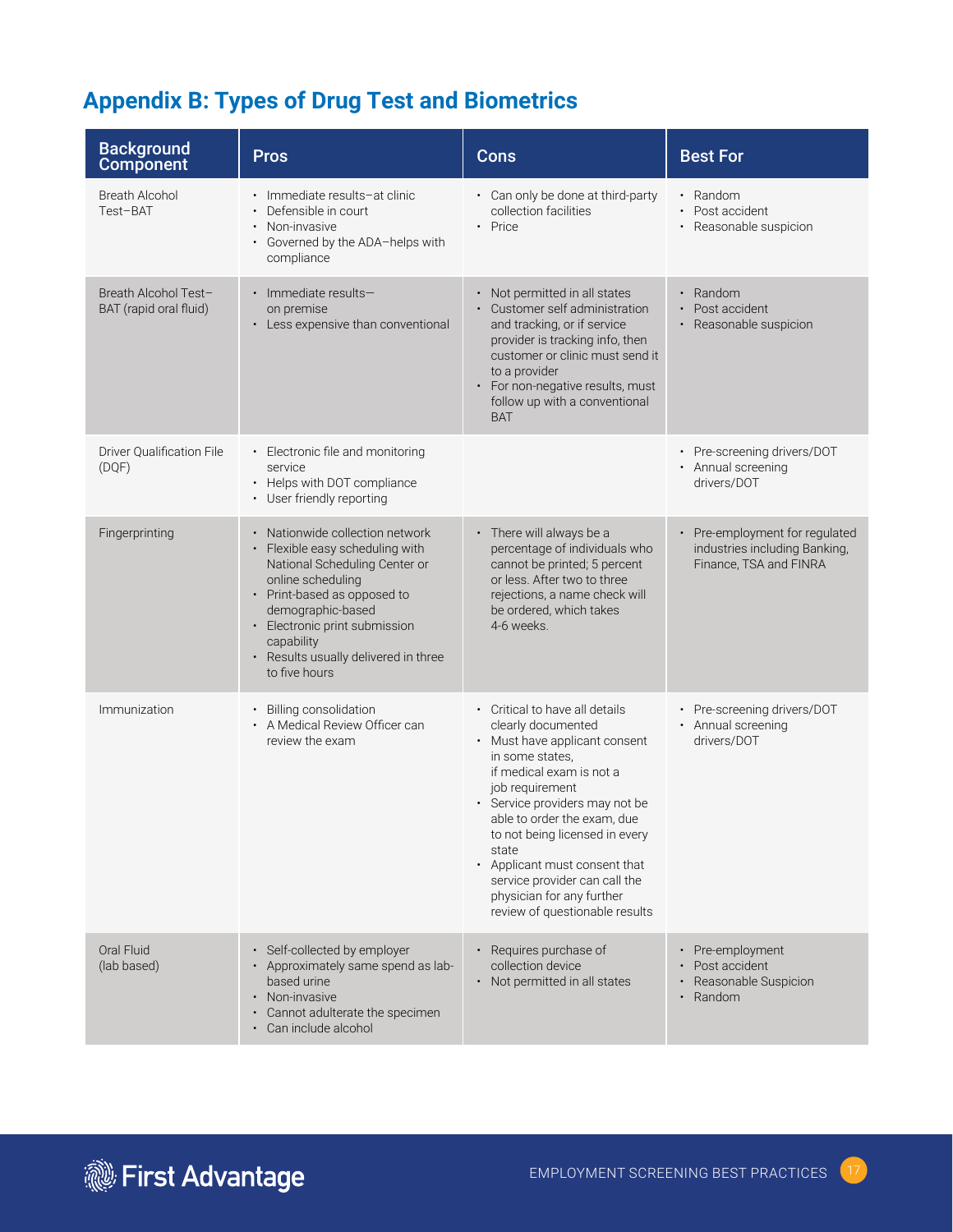| <b>Background</b><br>Component         | <b>Pros</b>                                                                                                                                                                                     | <b>Cons</b>                                                                                                                                                                                                                                                                                                                                                                                                                                                                        | <b>Best For</b>                                                  |
|----------------------------------------|-------------------------------------------------------------------------------------------------------------------------------------------------------------------------------------------------|------------------------------------------------------------------------------------------------------------------------------------------------------------------------------------------------------------------------------------------------------------------------------------------------------------------------------------------------------------------------------------------------------------------------------------------------------------------------------------|------------------------------------------------------------------|
| Oral Fluids (instant) -<br>Clinic      | · Immediate results.<br>Cannot adulterate the specimen.                                                                                                                                         | • Not legal in all states.<br>Marijuana detection window<br>is short.<br>• Customer tracking, or if service<br>provider is tracking info, then<br>customer or clinic must send it<br>to provider.<br>• Test results are subject to<br>interpretation (no quality<br>control).<br>More expensive than urine<br>$\bullet$<br>conventional.<br>• For non-negative results, must<br>follow up with an alternate lab-<br>based test.                                                    | • Post accident<br>· Reasonable suspicion                        |
| Oral Fluids (instant)-<br>Self Collect | · Immediate results.<br>Cannot adulterate<br>the specimen.<br>• Less expensive than<br>lab-based urine.                                                                                         | Not legal in all states.<br>• Marijuana detection window<br>is short.<br>Customer self-administration<br>and tracking, or if service<br>provider is tracking info, then<br>customer must send it to<br>provider.<br>• Test results are subject to<br>interpretation (no quality<br>control).<br>• For non-negative results, must<br>follow up with an alternate lab-<br>based test.                                                                                                | Post accident<br>Reasonable suspicion                            |
| Physical Exams                         | <b>Billing consolidation</b><br>• A Medical Review Officer<br>can review the exam<br>• Provides clients with a<br>comprehensive review of their<br>wellness programs<br>• Helps with compliance | Critical to have all details<br>clearly documented<br>• Must have applicant consent<br>in some states,<br>if medical exam is not a<br>job requirement<br>Service providers may not be<br>able to order the exam, due<br>to not being licensed in every<br>state<br>• Incompetent performance<br>of the DOT examination can<br>result in liability<br>• Applicant must consent that<br>service provider can call the<br>physician for any further<br>review of questionable results | • Pre-screening drivers/DOT<br>• Annual screening<br>drivers/DOT |
| Oral Fluids (instant) -<br>Clinic      | · Immediate results.<br>• Cannot adulterate the specimen.                                                                                                                                       | Not legal in all states.<br>• Marijuana detection window<br>is short.<br>• Customer tracking, or if service<br>provider is tracking info, then<br>customer or clinic must send it<br>to provider.<br>• Test results are subject to<br>interpretation (no quality<br>control).<br>• More expensive than urine<br>conventional.<br>For non-negative results, must<br>follow up with an alternate lab-<br>based test.                                                                 | • Post accident<br>• Reasonable suspicion                        |

<sup>2</sup> Pirst Advantage lab-based testing)

EMPLOYMENT SCREENING BEST PRACTICES (18)